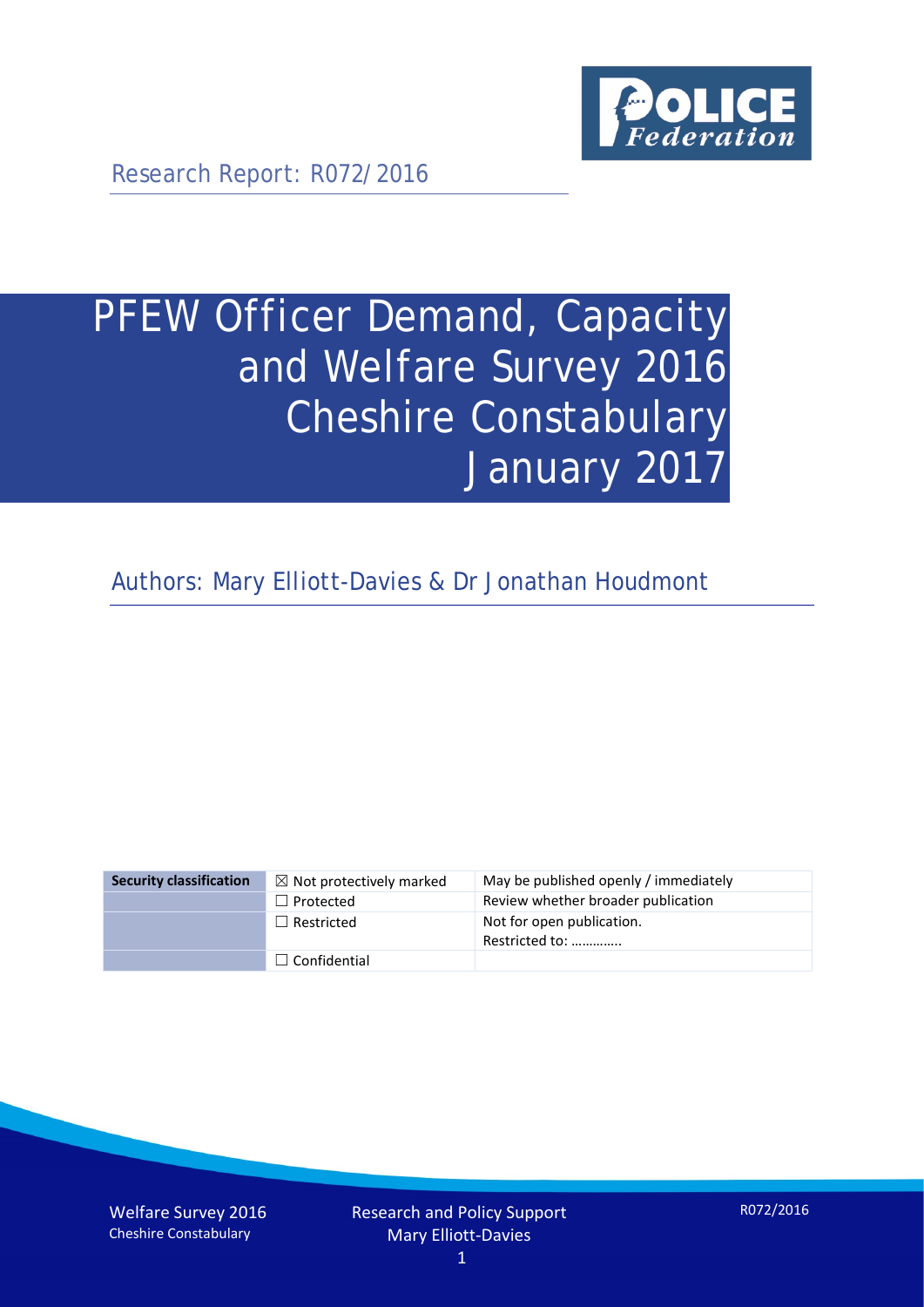# **1. FOREWORD**

#### **INTRODUCTION**

In recent times policing in England and Wales has experienced unprecedented budgetary cuts amount[i](#page-15-0)ng to an 18% real-term reduction since 2010.<sup>1</sup> The impact on police officer numbers has been considerable, with a 14% fall in officer numbers over a seven year period from a high of 143,734 in 2009<sup>[ii](#page-15-1)</sup> to 124,066 in March 2016.<sup>[iii](#page-15-2)</sup> Evidence from a focus group study conducted by the PFEW<sup>[iv](#page-15-3)</sup> highlighted that these reduction's may be having a negative effect on officers individual wellbeing. It was within this context that the 2016 PFEW Officer Demand, Capacity, and Welfare Survey took place.

This report provides a summary of responses to key questions from the 2016 PFEW Officer Demand, Capacity, and Welfare Survey from respondents in **Cheshire Constabulary**.

Where appropriate, details of average responses for the police service as a whole are also presented. However, differences between the national and local responses have not been tested statistically and therefore any differences reported are for guidance only and must be treated with caution.

Force rankings have not been included due to the vast range of response rates across forces (2.1% - 34.2%), making comparisons inappropriate without the application of inferential statistics to address the extreme variations in sample sizes (range: 34 -3909). In addition, forces with less than 100 respondents were not provided with a force level report as their sample size was too small to be representative of the force as a whole and may have enabled identification of individuals based on their demographics.

Please be aware that the total number of responses for each item may vary slightly as not all items were answered by all respondents, and all percentages are rounded to the nearest whole number. In addition, the actual differences between any and all groups may be quite small and these details should be considered when interpreting the data.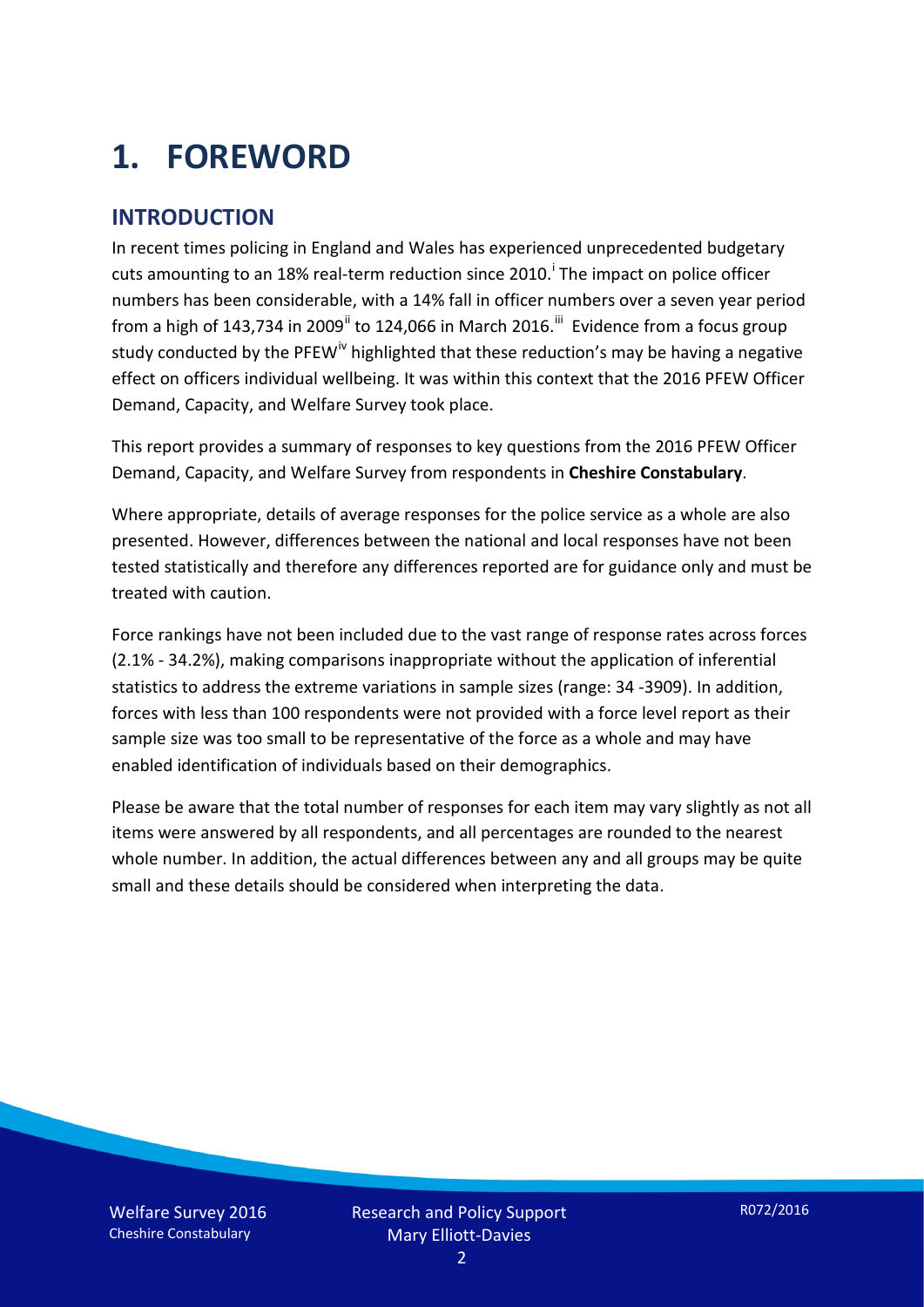#### **RESPONSE RATES AND DEMOGRAPHICS**

Survey responses were gathered over a four-week period in February 2016. All officers of the federated ranks in England and Wales were eligible to participate. Analyses were conducted on a sample of 16,841 responses drawn from all 43 forces across England and Wales.  $^1$  $^1$  The national response rate for the 2016 survey was 14%.

311 responses were received from Cheshire Constabulary, representing a response rate of around 16%.<sup>[2](#page-2-1)</sup> The margin of error for this report has been calculated using the size of the sample and the population. At a 95% confidence level, this force report has a 5% margin of error. If the margin of error is less than 5%, it can be considered to be within the normal bounds of academic rigor.<sup>[3](#page-2-2)</sup> If this threshold has not been met, the results from this report must be interpreted with caution.

Overall 1% of respondents (*N*=237) to the survey declined to state which force they belonged to. These responses have been included within the national data but are excluded from force-level analyses.

80% of responses from Cheshire Constabulary were received from male officers and 20% of responses were from female officers. In regards to rank, 74% of respondents from Cheshire Constabulary were Constables, 17% were Sergeants and 9% were Inspectors or Chief Inspectors. 3% of responses from Cheshire Constabulary were received from Black and Minority Ethnic (BME) officers.

-

<span id="page-2-0"></span> $1$  Data were removed where the respondent indicated they were not currently a police officer or they gave implausible answers – for full exclusion criteria, please see Houdmont & Elliott-Davies (2016).<br><sup>2</sup> Based on March 2016 Home Office figures of officer headcount.

<span id="page-2-1"></span>

<span id="page-2-2"></span> $3$  The generally accepted academic standards is a 95% confidence level with a 5% (or less) margin of error.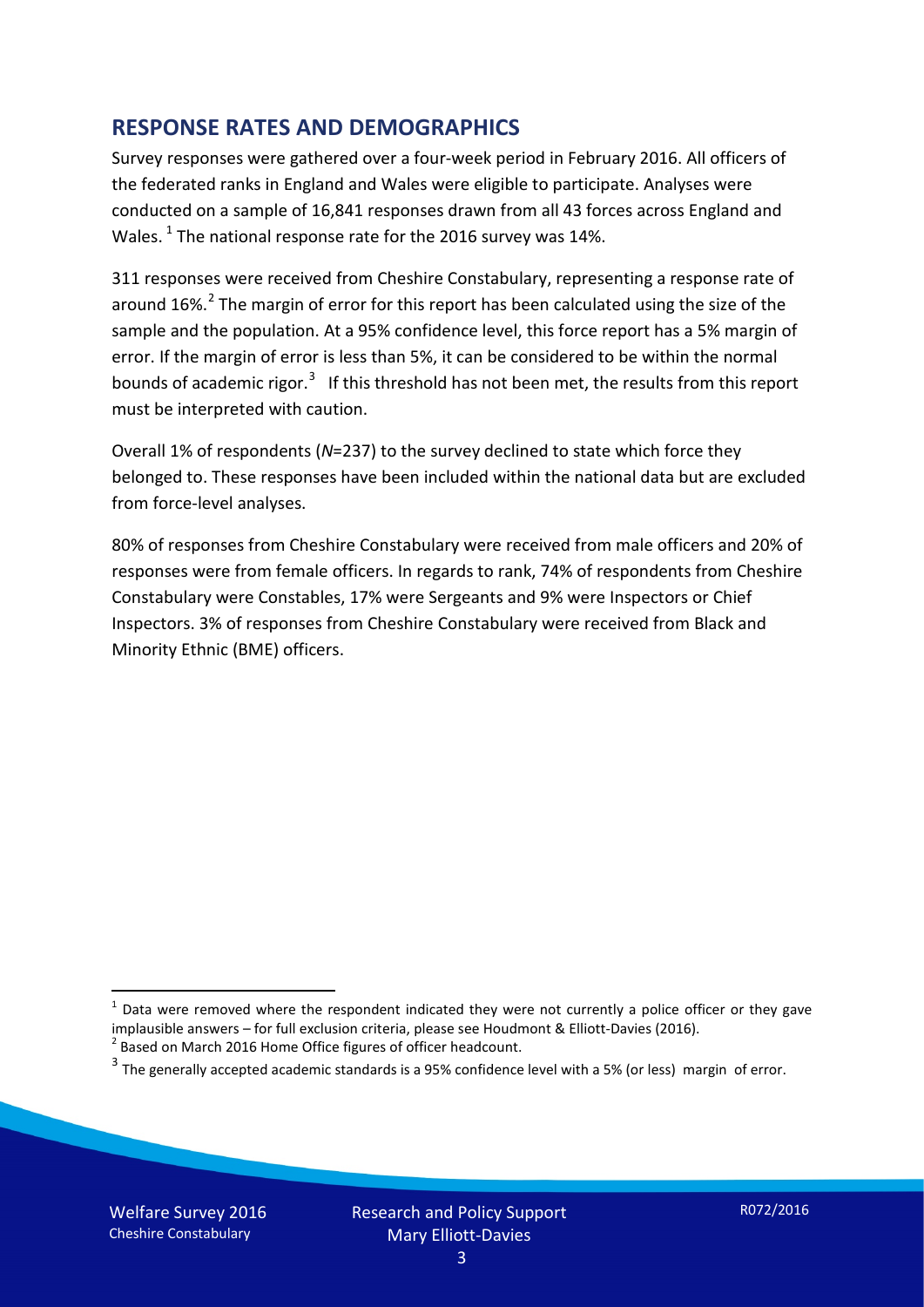# **2. DEMAND**

## **2.1. WORKLOAD**

66% of respondents from Cheshire Constabulary told us that their workload is currently too high. This was the same as the proportion of national respondents who reported their workload was too high (66%).

### **2.2. HSE MANAGEMENT STANDARDS**

The UK Health and Safety Executive published the Management Standards Indicator Tool (MSIT) to assist organisations in the assessment of workers exposure to dimensions of the psychosocial work en[v](#page-15-4)ironment that, if not properly managed, can lead to harm to health.<sup>v</sup> The 25-item version of the MSIT<sup>[vi](#page-15-5)</sup> contains four items that measure job demands.

32% of respondents from Cheshire Constabulary told us that they often or always have unachievable deadlines, and 40% that they have to neglect some tasks because they have too much to do. Findings for the MSIT job demand items for Cheshire Constabulary are presented in Figure 1 below.



#### *Figure 1. Cheshire Constabulary: HSE MSIT Job Demands*

Welfare Survey 2016 Cheshire Constabulary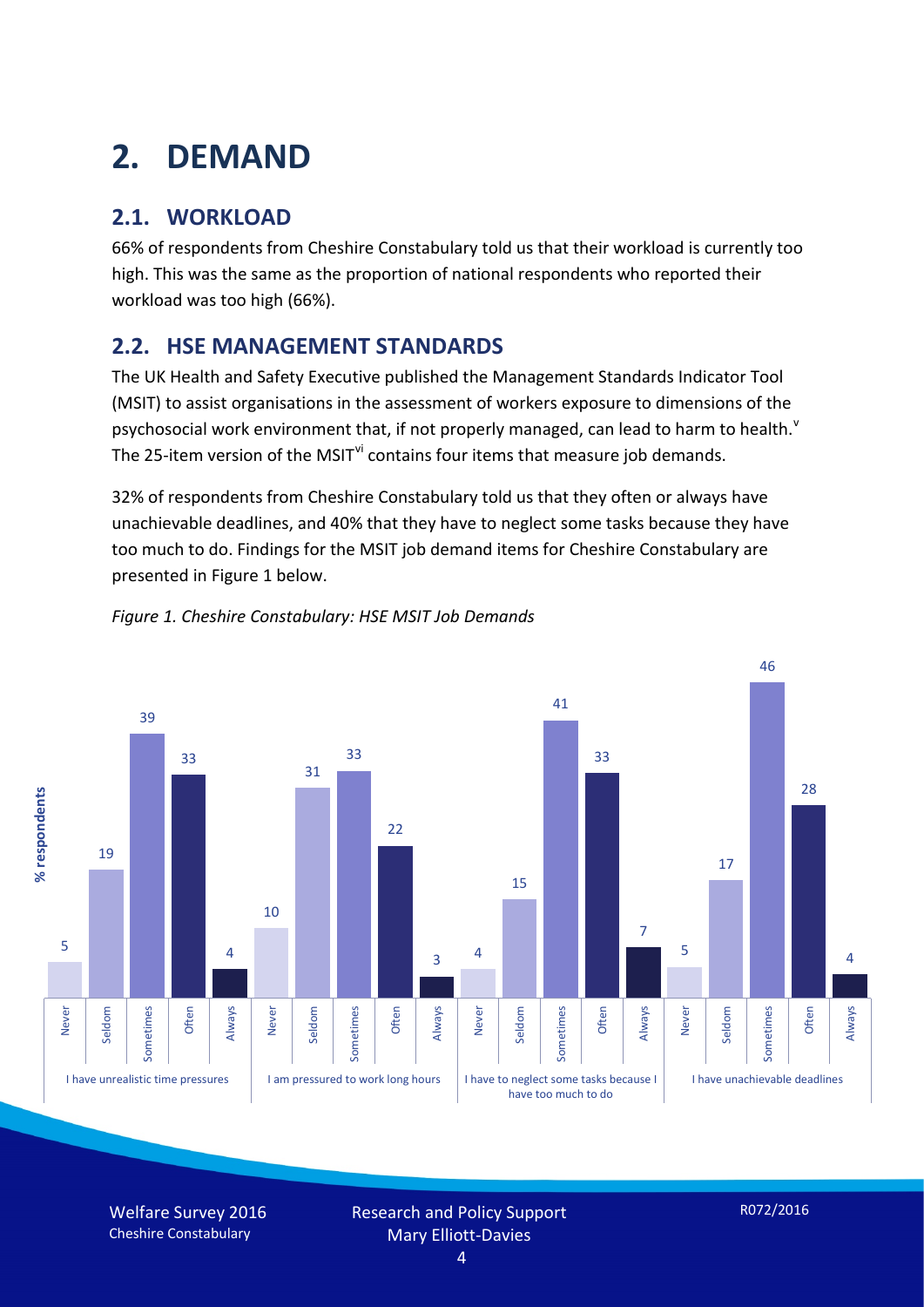#### **2.3. AMOUNT AND PACE OF WORK**

A set of statements were developed for the current study to assess aspects of job demands in regards to the amount and pace of work. Findings for Cheshire Constabulary are presented in Figure 2.





70% of respondents from Cheshire Constabulary *disagreed* or *strongly disagreed* that they were able to meet all of the conflicting demands on their time and 87% of respondents from Cheshire Constabulary *disagreed* or *strongly disagreed* that there are enough officers to manage all the demands made on their team/unit.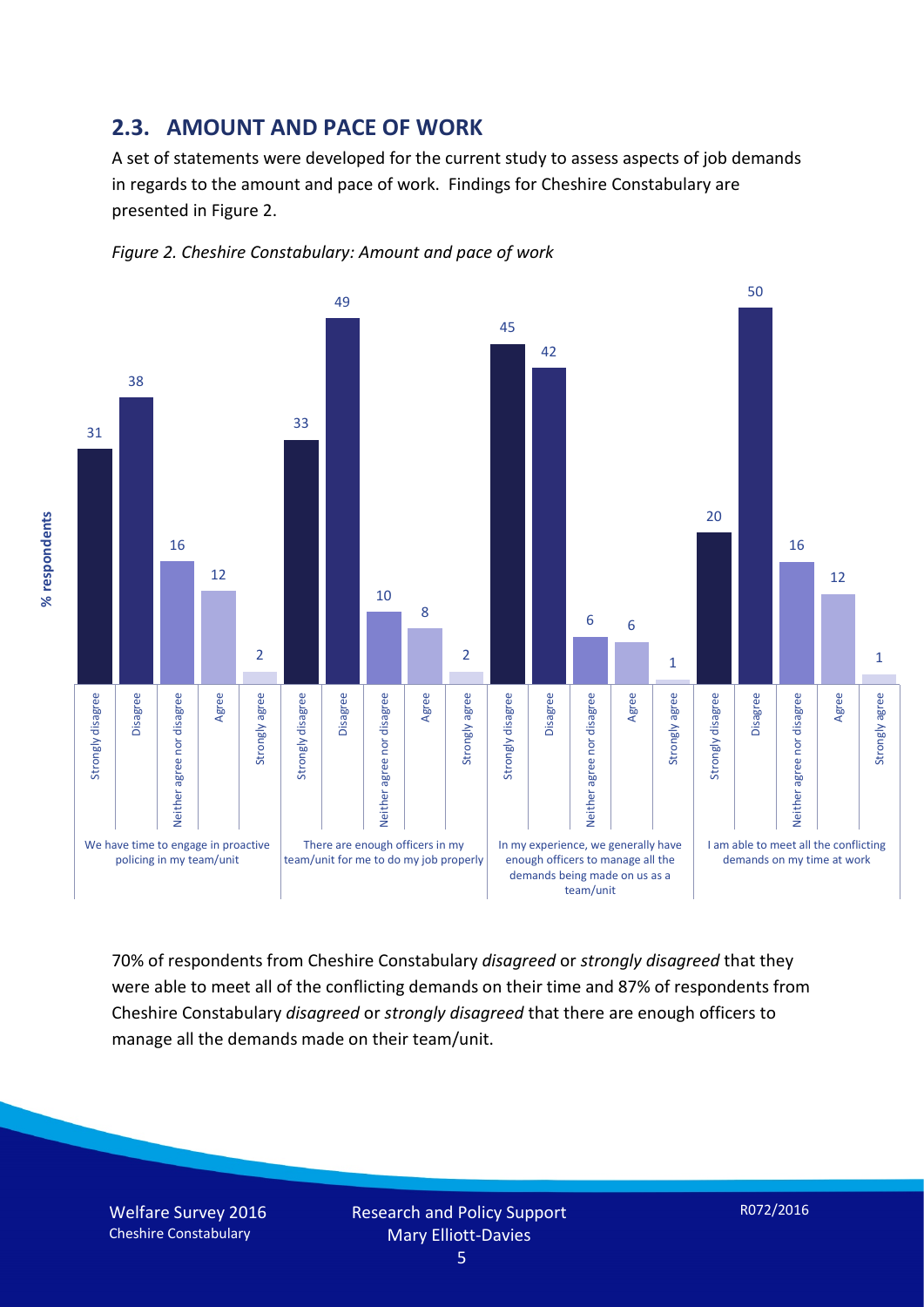# **3. CAPACITY**

#### **3.1. MINIMUM OFFICER STAFFING**

We asked respondents whether or not their team or unit has a minimum officer staffing level and 78% of respondents from Cheshire Constabulary indicated that their team or unit had a minimum officer staffing level. Among respondents whose team or unit had a minimum officer staffing level, 21% indicated that this level was achieved *never* or *rarely*.

#### **3.2. OFFICER STAFFING ARRANGEMENTS**

Respondents were asked whether they had been told how officer staffing levels in their team/unit were determined and whether they felt it was effective. 65% of respondents from Cheshire Constabulary indicated that they had not been told how officer staffing levels are determined, whilst 75% *disagreed* or *strongly disagreed* that the way officer staffing levels are determined seems to be effective. An additional set of statements were developed for this survey to assess aspects of capacity to meet job demands. Results for Cheshire Constabulary are below.



*Figure 3. Cheshire Constabulary: Capacity to deal with workload*

Welfare Survey 2016 Cheshire Constabulary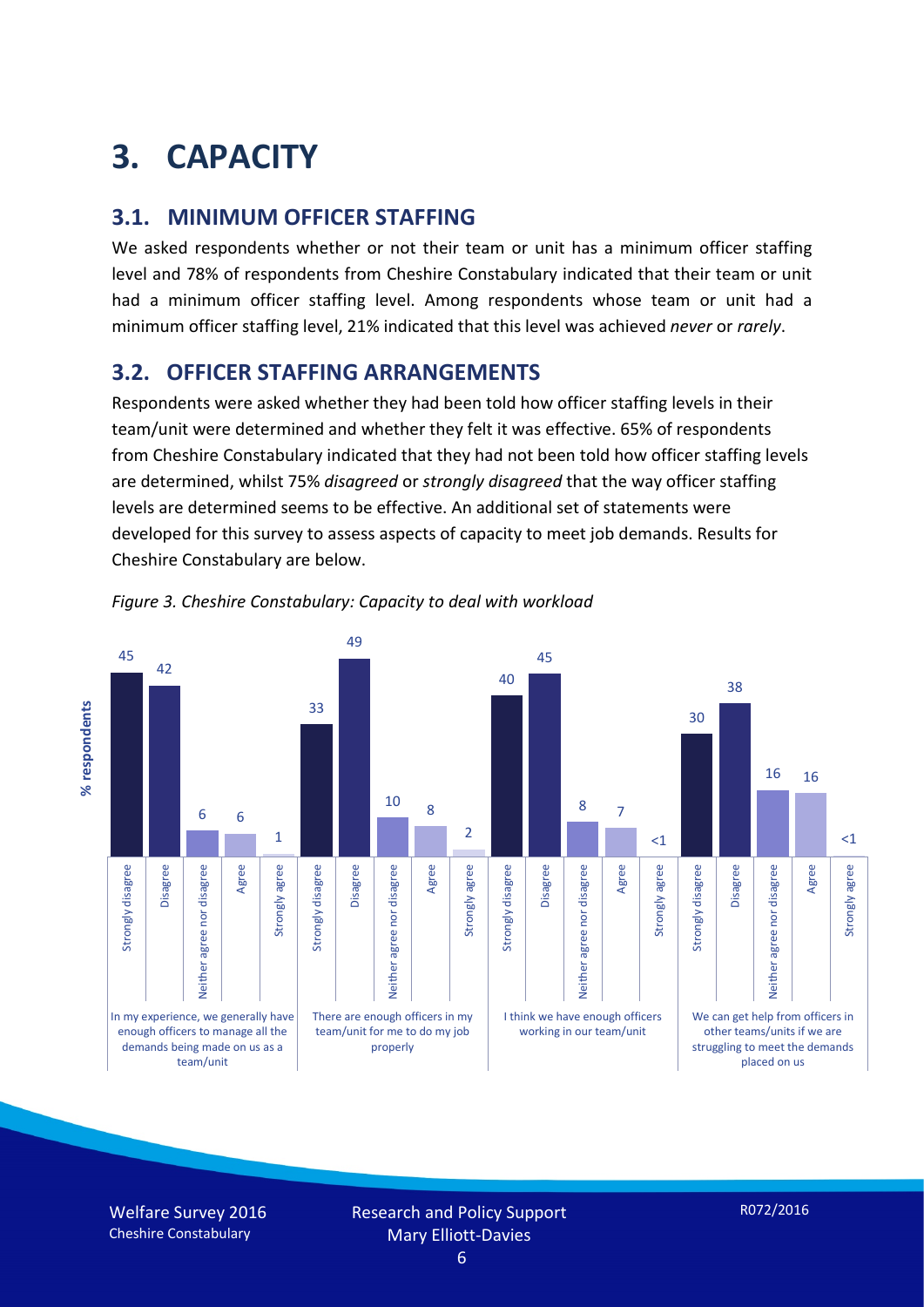## **4. WORK PATTERNS**

#### **4.1. SHIFTS**

Respondents were invited to indicate which of broad shift patterns they typically worked (indicated in Figure 4) and, to the nearest hour, how long their shifts are supposed to last.

5% of respondents from Cheshire Constabulary reported their formal shift duration was more than the 8-10 hours advised by the Health and Safety Executive<sup>[vii](#page-15-6)</sup> and the Police Negotiating Board. Vill

#### *Figure 4. Cheshire Constabulary: Shift rotation*



#### **4.2. SINGLE CREWING**

Among respondents from Cheshire Constabulary, for whom this item was applicable (*N*=*269*), 71% reported being single crewed either *often* or *always* over the previous 12 month period, this can be compared with 73% of respondents from the national sample.

#### **4.3. BREAKS, REST DAYS AND ANNUAL LEAVE**

58% of respondents from Cheshire Constabulary were *never* or *rarely* able to take their full rest break entitlement, and 88% reported having had two or more rest days cancelled in the previous 12 month period.

38% of respondents from Cheshire Constabulary told us that they have not been able to take their full annual leave entitlement in the previous 12 month period.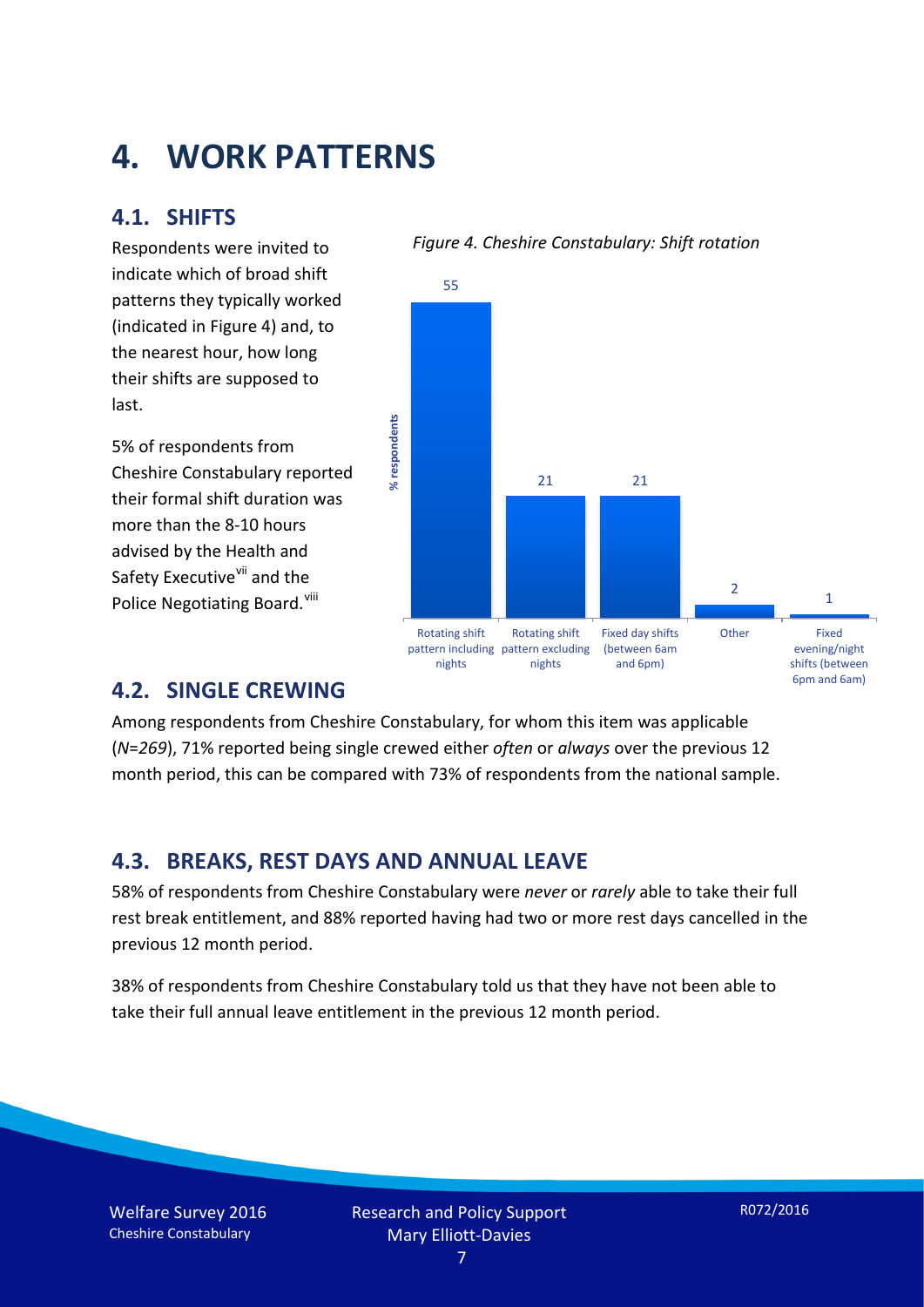# **5. MENTAL HEALTH AND WELLBEING**

### **5.1. SINGLE ITEM INDICATOR**

A top-level broad overview of mental wellbeing was established using an item that asked respondents to indicate whether they had experienced feelings of stress, low mood, anxiety, or other difficulties with their health and wellbeing over the last 12 months.

73% of respondents from Cheshire Constabulary indicated that they had experienced feelings of stress, low mood, anxiety, or other difficulties with their health and wellbeing over the last 12 months. 92% also indicated that these feelings were caused, or made worse by work.

#### **5.2. MENTAL WELLBEING**

Mental wellbeing can be broadly conceptualized as having two dimensions. The first concerns positive affect (i.e. pleasurable aspects of wellbeing such as feelings of optimism, cheerfulness, and relaxation). The second concerns psychological functioning (i.e. such as clear thinking, self-acceptance, personal development, competence, and autonomy).

To investigate mental wellbeing in more detail the two-dimensional structure of mental wellbeing described above was assessed using the short Warwick-Edinburgh Mental Wellbeing Scale.<sup>[ix](#page-15-8)</sup> The use of this scale, which has been widely used in a number of settings, helps us to measure the incidence of wellbeing in the police in a reliable way, allowing credible comparisons. The scale asks individuals to rate their experience during the last two weeks for seven positively framed statements.

Findings for the items for the short Warwick-Edinburgh Mental Wellbeing Scale for Cheshire Constabulary are presented in Figure 5 alongside those for the general public.

#### **5.3. HELP SEEKING**

A question was applied to identify those who had ever **sought help** for feelings of stress, low mood, anxiety, or any other difficulties with mental health and wellbeing. Examples of sources of help were provided including GP, occupational health department, psychologist, therapist, and counsellor.

36% of Cheshire Constabulary respondents had previously sought help for feelings of stress, low mood, anxiety or other difficulties with their mental health and wellbeing, of which 45% had done so within the last 12 months.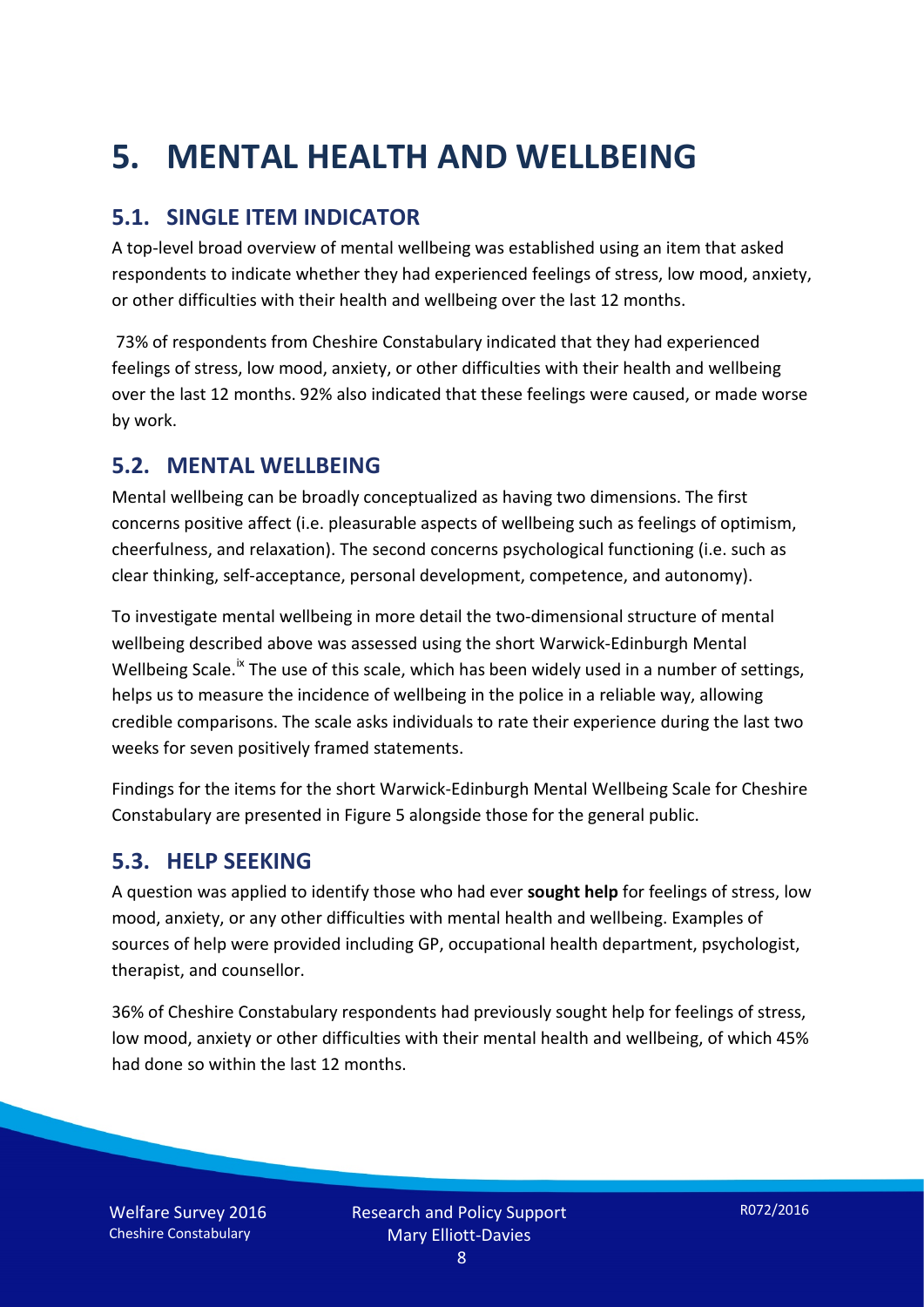



General Population: North West [England] Mental Wellbeing Survey (2012-23) Local Response: PFEW Welfare Survey (2016)

#### **5.4. STRESS**

Work related stress was measured using a single-item measure. 35% of respondents from Cheshire Constabulary presented with a non-diagnostic case of work-related stress.<sup>[x](#page-15-9)</sup> Stress outside of work was assessed using an adaptation of the work-related stress measure. 8% of respondents from Cheshire Constabulary presented with a non-diagnostic case of stress outside of work.

Welfare Survey 2016 Cheshire Constabulary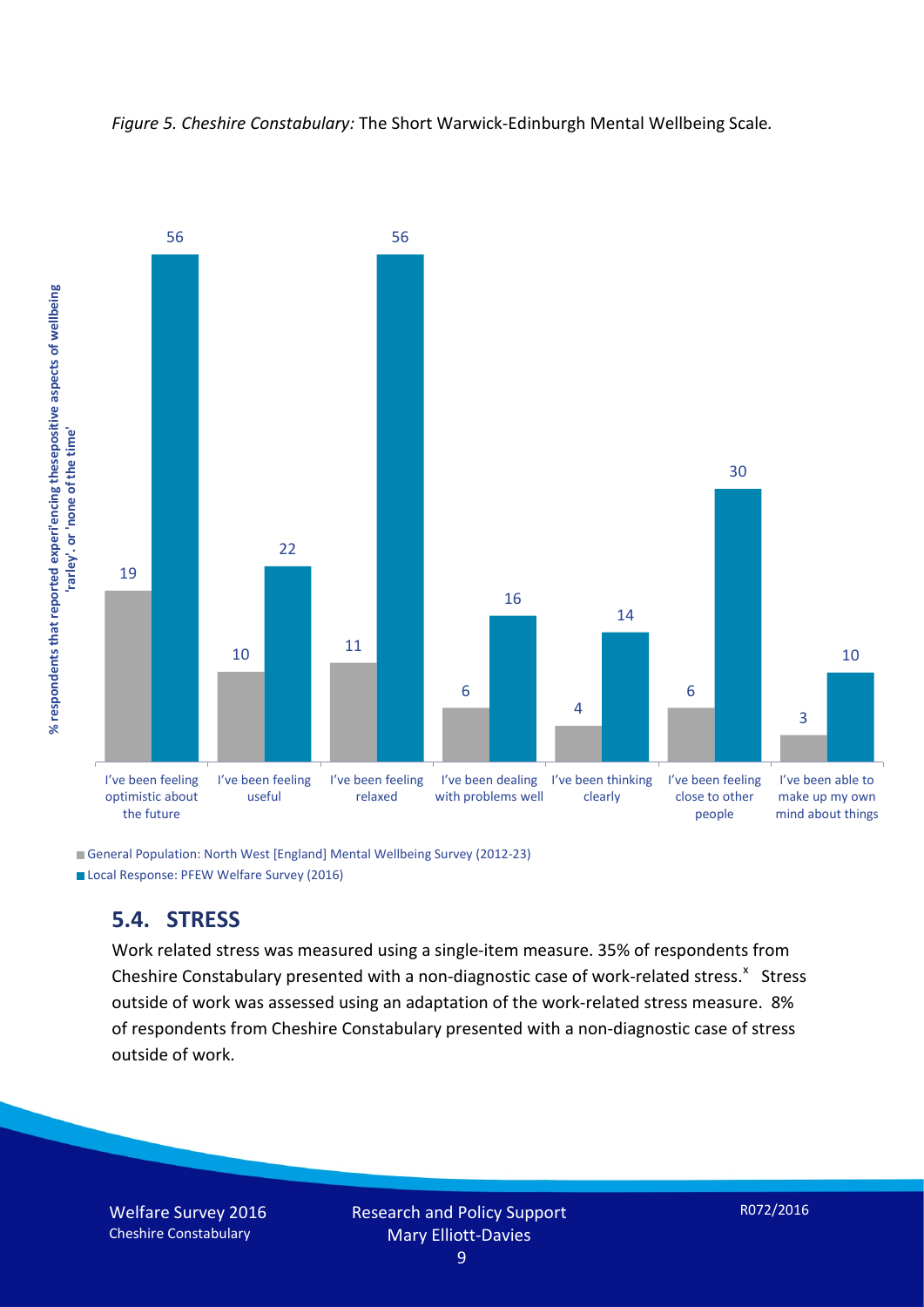# **6. ORGANISATIONAL SUPPORT: MENTAL HEALTH & WELLBEING**

Participants who indicated that they had sought help for difficulties with mental health and wellbeing were presented with additional questions concerning disclosure to a line manager.

#### **6.1. DISCLOSURE**

67% of respondents reported that they had disclosed seeking mental health and wellbeing support to their line managers.

#### **6.2. REASONS FOR NON-DISCLOSURE**

Respondents who did not disclose that they were seeking mental health and wellbeing support were asked to indicate why. Findings are presented in Figure 6 below. Respondents were able to cite as many reasons as applicable.





Reasons for non-disclosure

#### **D**Other

- I didn't want to be treated differently (in a negative way)
- I It wasn't affecting my work so I didn't feeli like I needed to
- I thought it would negatively affect my opportunities for promotion and/or specialisation
- I was worried that my other colleagues would find out

Welfare Survey 2016 Cheshire Constabulary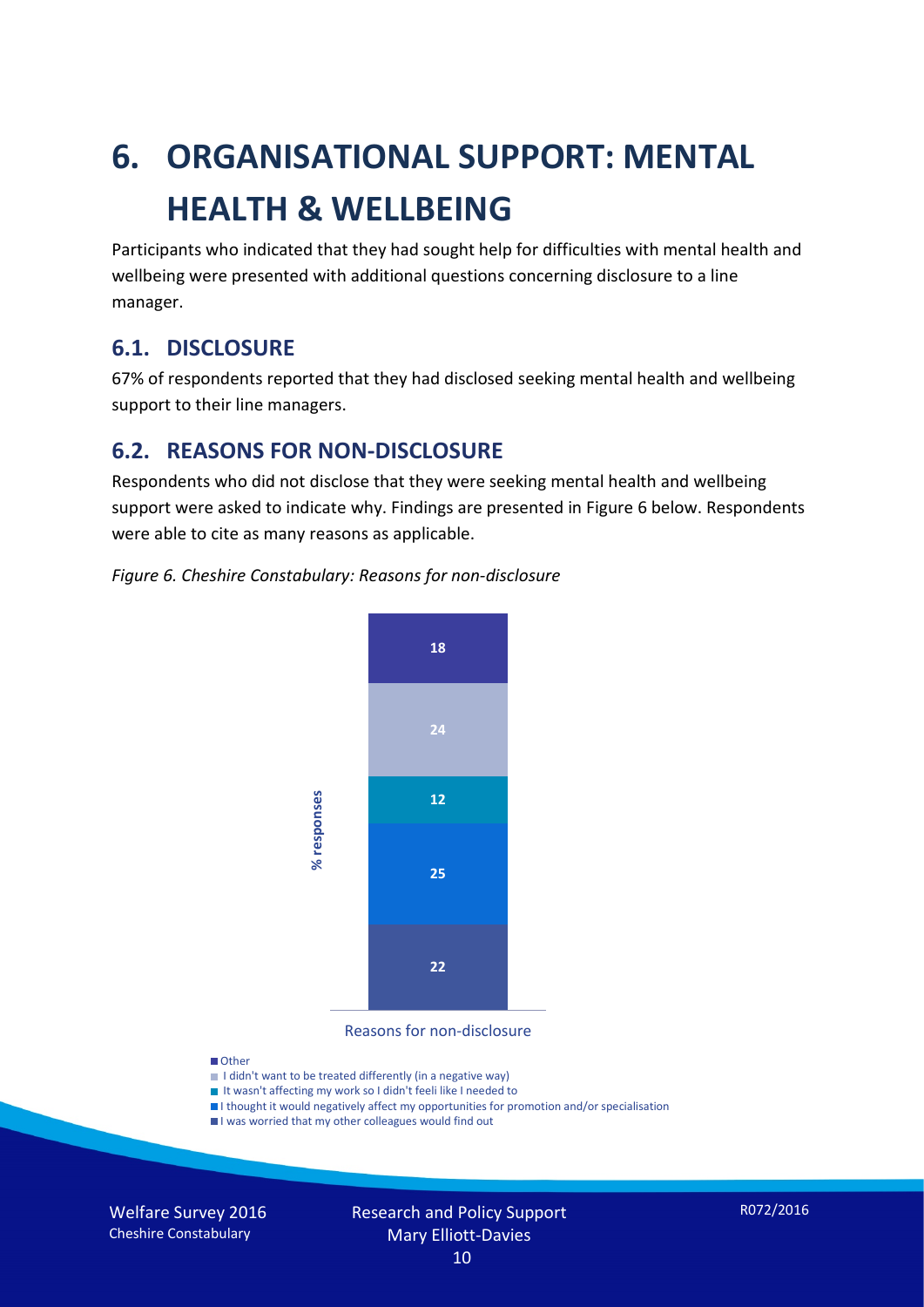#### **6.3. LOCAL ATTITUDES TO MENTAL HEALTH AND WELLBEING**

All respondents were asked about the attitude of the police service towards mental health and wellbeing. Nationally, these were found to be fairly negative. Figure 7 below shows the perception reported by respondents from Cheshire Constabulary.





Welfare Survey 2016 Cheshire Constabulary

R072/2016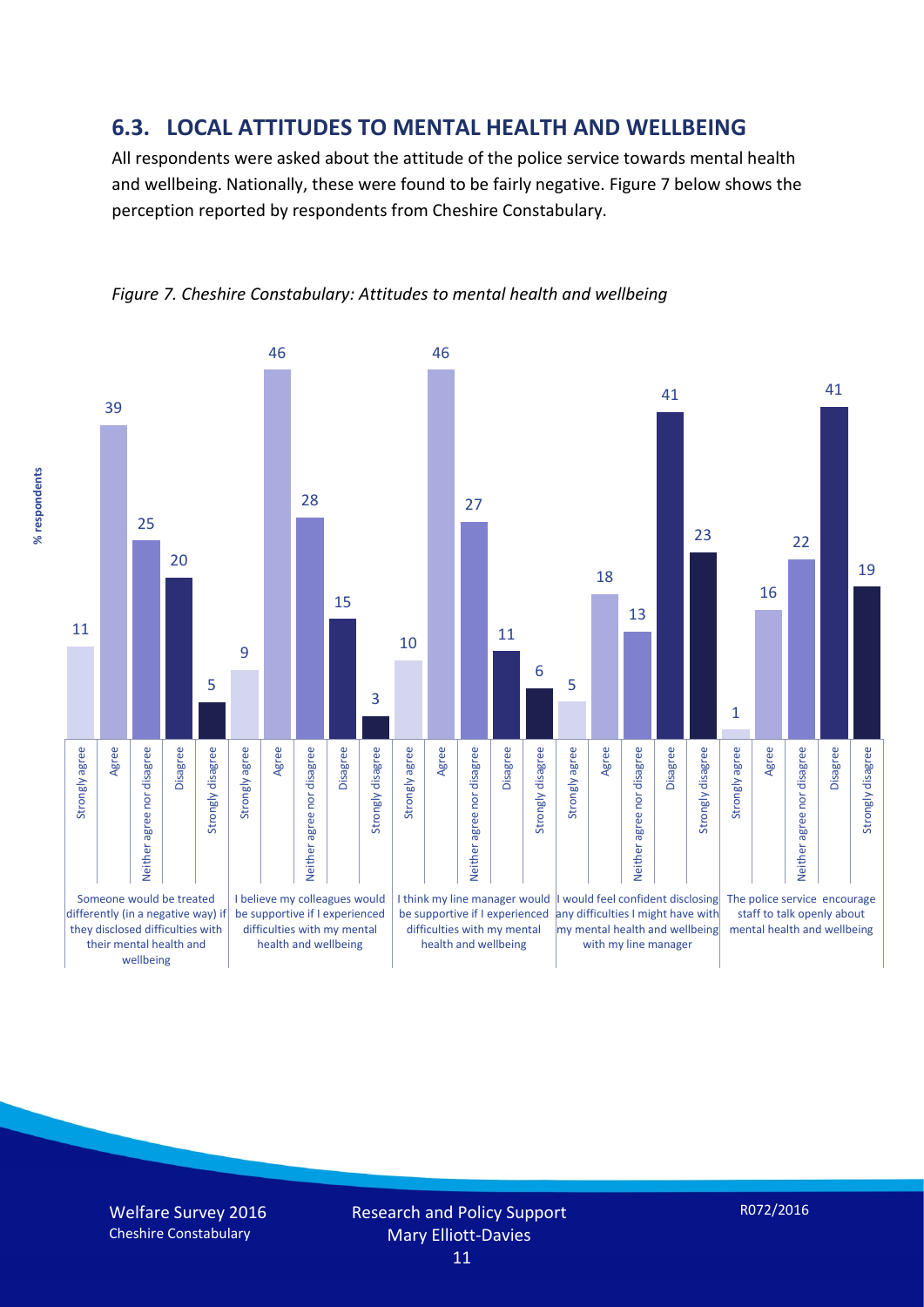# **7. ABSENCE BEHAVIOUR**

## **7.1. ABSENCE**

55% of respondents from Cheshire Constabulary reported one or more days of sickness absence and 30% of respondents indicated that at least one day of their sickness absence was attributable to stress, depression, or anxiety.

## **7.2. PRESENTEEISM AND LEAVEISM**

Presenteeism is the act of attending work while ill. This has been shown to be associated with subsequent health decline, particularly in relation to burnout, $x_i$  and can to lead to elevated absenteeism.<sup>[xii](#page-16-1)</sup> Moreover, evidence suggests that presenteeism can compound the effects of the initial illness and negatively influence job satisfaction, resulting in negative job attitudes and withdrawal from work.<sup>[xiii](#page-16-2)</sup>

Leaveism is a recently coined term to describe hidden sickness absence and work undertaken during rest periods including using allocated time off such as annual leave entitlements to take time off when they are in fact unwell. Findings for Cheshire Constabulary are presented in Figure 8 below.



#### *Figure 8. Cheshire Constabulary: Absence behaviours*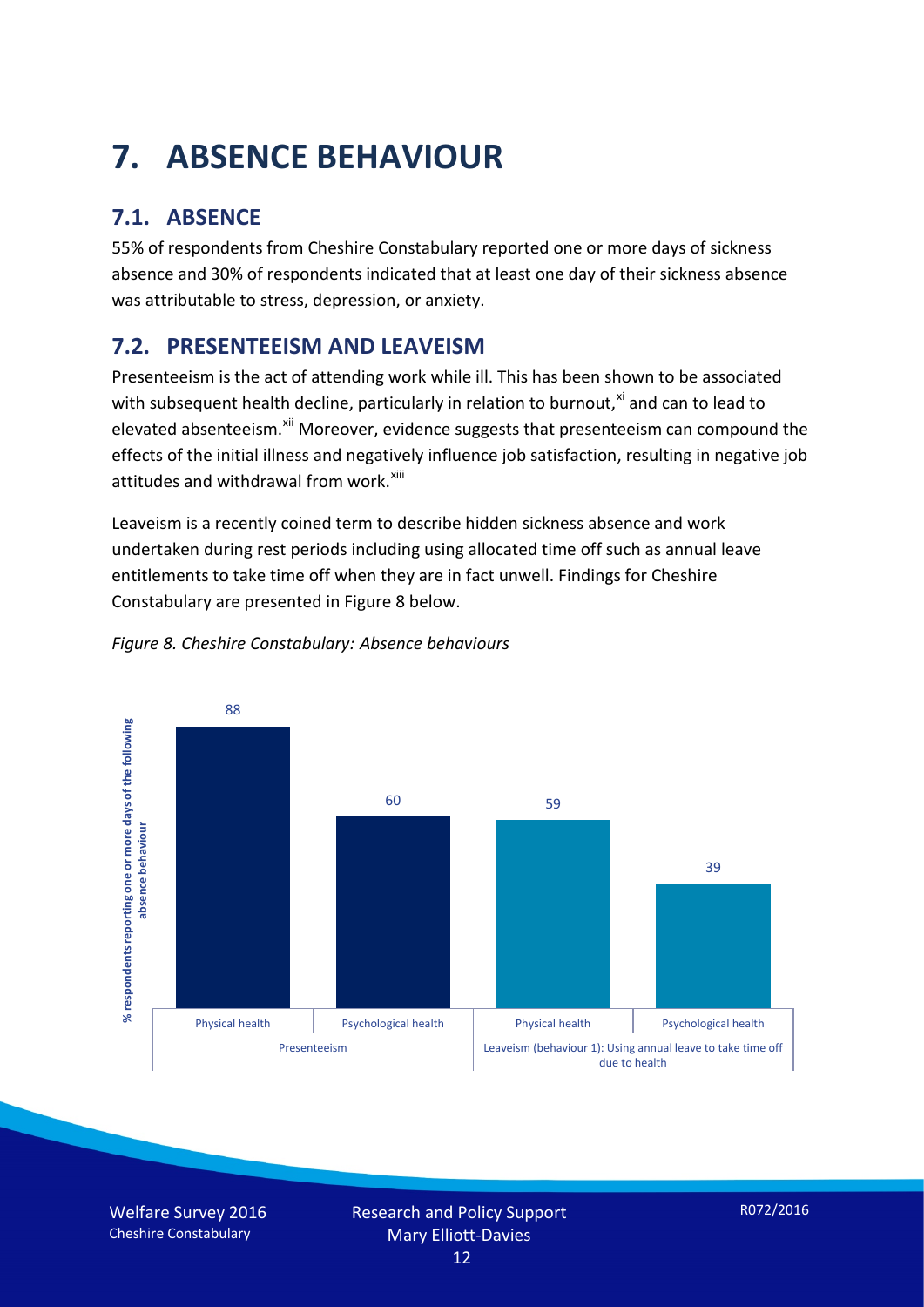# **8. ACCIDENTS, VIOLENCE AND INJURIES**

## **8.1. VIOLENCE**

% respondents **% respondents**

Verbal and physical violence was assessed using four questions regarding how often officers received verbal insults, verbal threats, unarmed physical attacks, and attacks with a weapon from members of the public over the previous 12 months. Findings are presented in Figure 9 below.

*Figure 9. Cheshire Constabulary: Frequency of verbal and physical violence from members of the public* 65

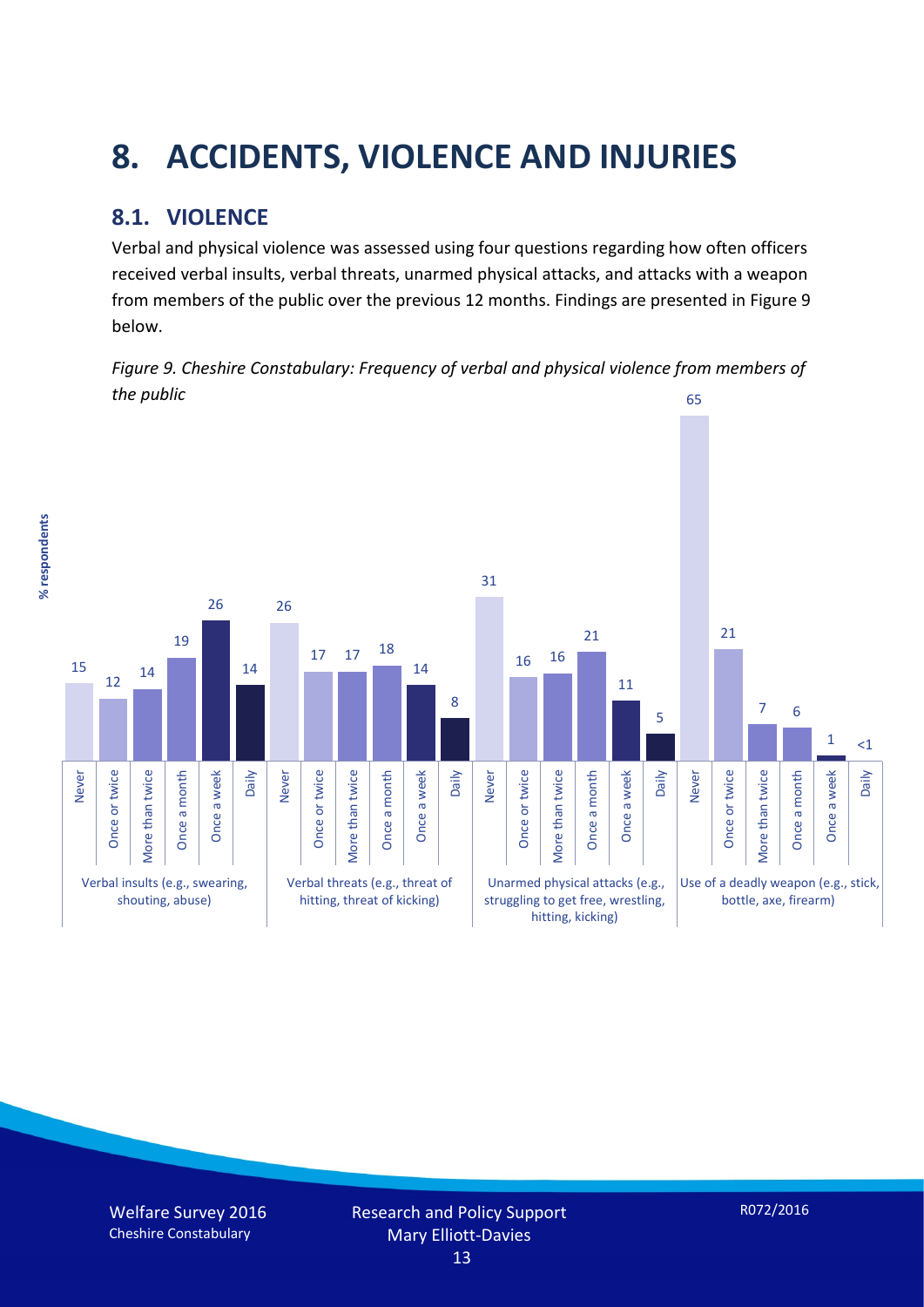#### **8.2. INJURIES DUE TO ACCIDENTS AND VIOLENCE**

23% of Cheshire Constabulary respondents reported that they had suffered one or more injuries that required medical attention as a result of **work-related violence** in the last year – losing more than 116 days in sickness absence. Whilst 28% of Cheshire Constabulary respondents also reported that they had suffered one or more injuries that required medical attention as a result of **work-related accidents** in the last year – losing more than 208 days in sickness absence.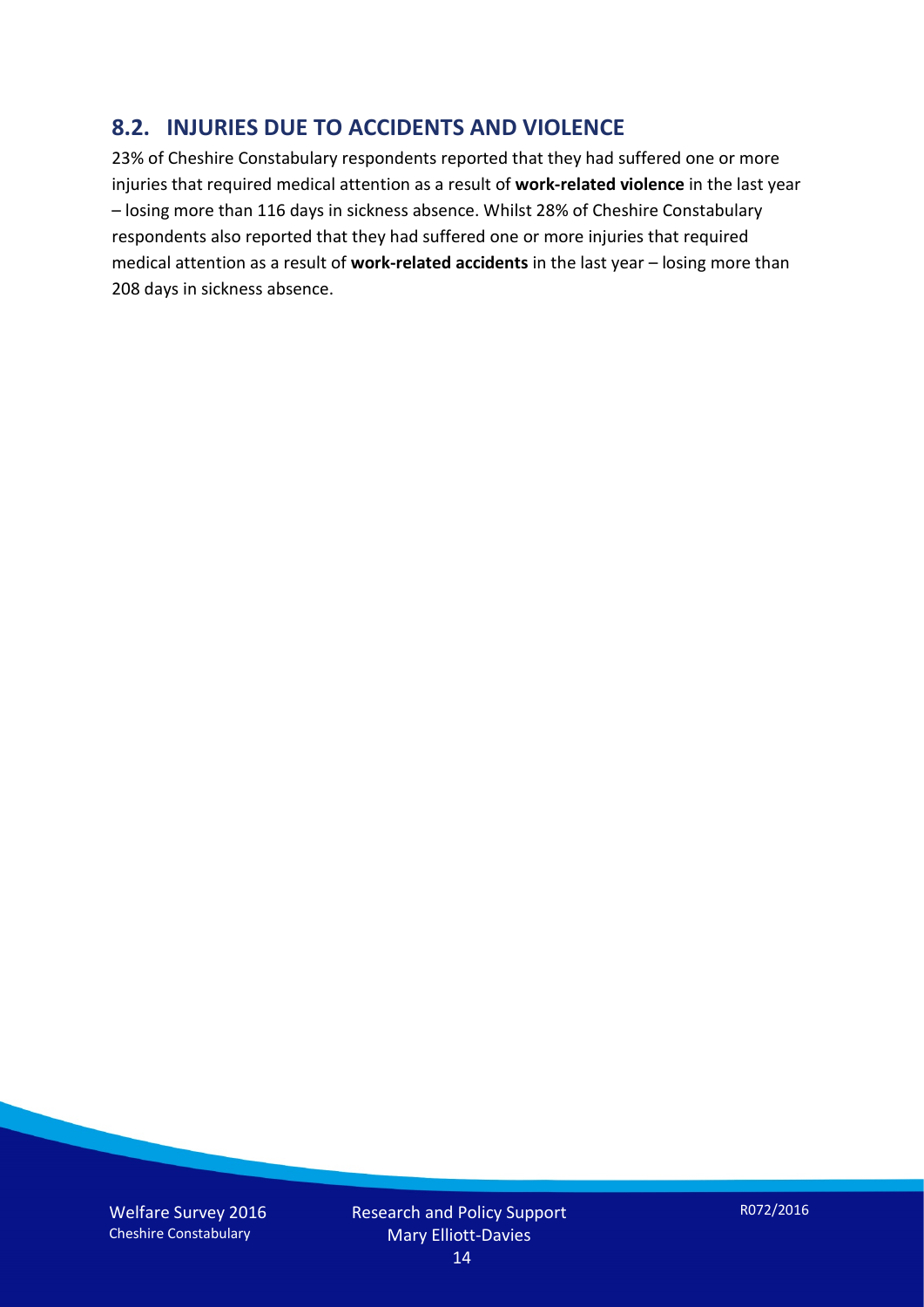## **9. Notes for JBBs**

Additional findings from the 2016 welfare survey are available on request from the Research and Policy department.

The findings of the survey can also be broken down in more detail in terms of different demographic groups, such as rank, role or length of service. However please be aware that we can only go into a certain level of detail with this demographic data in order to preserve respondents' confidentiality.

JBBs wishing to obtain further information can contact Mary Elliott-Davies [\(mary.elliott](mailto:mary.elliott-davies@polfed.org)[davies@polfed.org\)](mailto:mary.elliott-davies@polfed.org) to discuss their requirements. The Research and Policy Department only has one member of staff responsible for these data requests therefore please bear this in mind when contacting the team.

All other interested parties should speak to their local JBB in the first instance.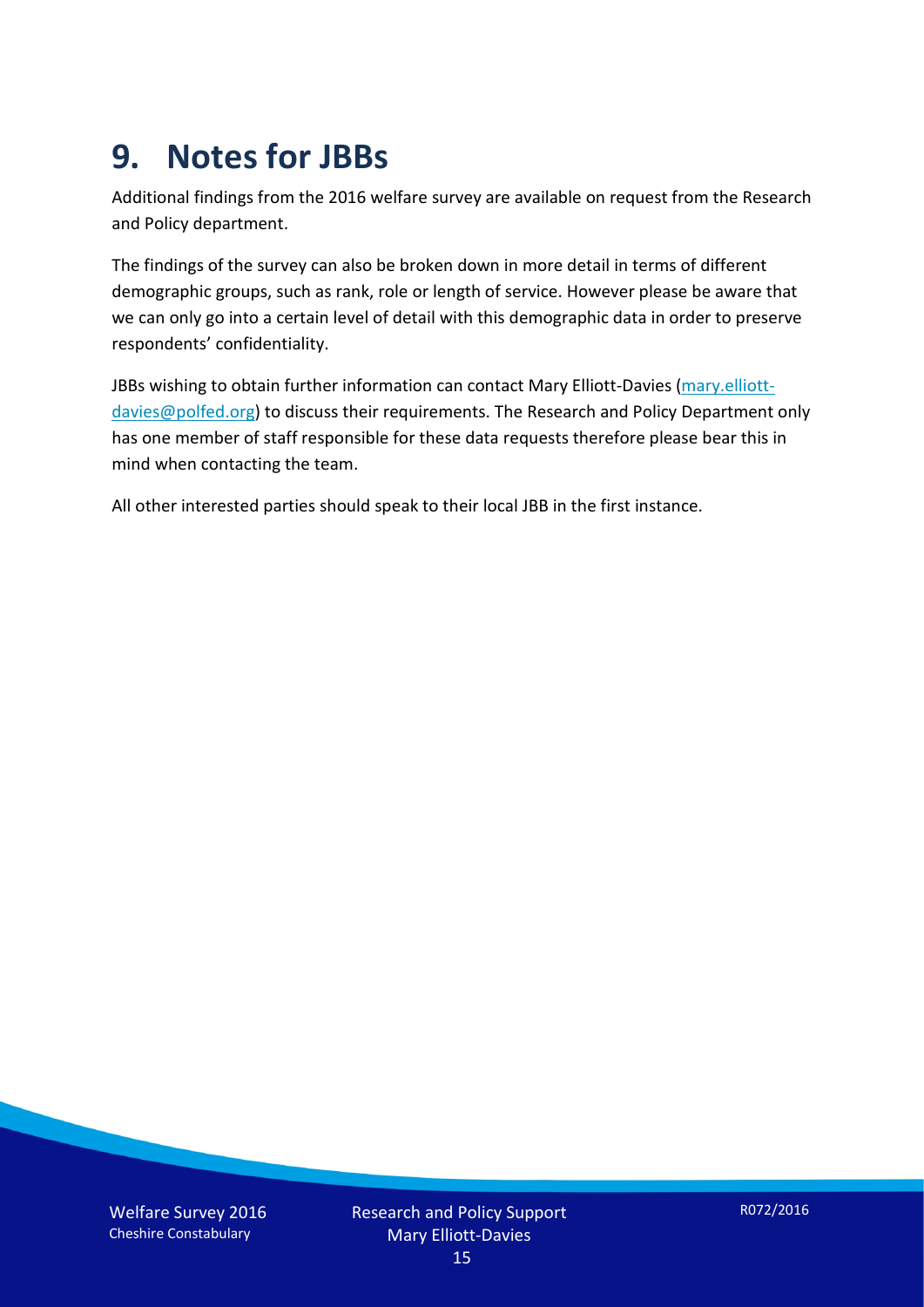# **10. REFERENCES**

<span id="page-15-0"></span>i National Audit Office (2015). Financial Sustainability of Police Forces in England and Wales. Retrieved September 12, 2016, fro[m https://www.nao.org.uk/wp](https://www.nao.org.uk/wp-content/uploads/2015/06/Financial-sustainability-of-police-forces.pdf)[content/uploads/2015/06/Financial-sustainability-of-police-forces.pdf](https://www.nao.org.uk/wp-content/uploads/2015/06/Financial-sustainability-of-police-forces.pdf)

<span id="page-15-1"></span><sup>ii</sup> Home Office (2010). Police Service Strength: England and Wales, 31 March 2010. Retrieved September 12, 2016, from [https://www.gov.uk/government/uploads/system/uploads/attachment\\_data/file/115745/hosb1410](https://www.gov.uk/government/uploads/system/uploads/attachment_data/file/115745/hosb1410.pdf) [.pdf](https://www.gov.uk/government/uploads/system/uploads/attachment_data/file/115745/hosb1410.pdf)

<span id="page-15-2"></span><sup>iii</sup> Home Office (2016). Police Workforce, England and Wales, 31 March 2016. Statistical Bulletin 05/16. Retrieved September 12, 2016, fro[m https://www.gov.uk/government/statistics/police](https://www.gov.uk/government/statistics/police-workforce-england-and-wales-31-march-2016)[workforce-england-and-wales-31-march-2016](https://www.gov.uk/government/statistics/police-workforce-england-and-wales-31-march-2016)

<span id="page-15-3"></span><sup>iv</sup> Elliott-Davies, M., Donnelly, J., Boag-Munroe, F., & Van Mechelen, D. (2016). 'Getting a battering' The perceived impact of demand and capacity imbalance within the Police Service of England and Wales: A qualitative review. The Police Journal, 89, 2, 93-116.

<span id="page-15-4"></span><sup>v</sup> Cousins, R., Mackay, C., Clarke, S., Kelly, C., Kelly, P., & McCaig, R. (2004). 'Management Standards' and work-related stress in the UK: Practical development. *Work & Stress, 18*, 113–136; Mackay, C., Cousins, R., Kelly, P., Lee, S., & McCaig, R. (2004). 'Management Standards' and work-related stress in the UK: Policy background and science. *Work & Stress, 18*, 91–112.

<span id="page-15-5"></span>vi Edwards, J., & Webster, S. (2012). Psychosocial risk assessment: Measurement invariance of the UK Health and Safety Executive's Management Standards Indicator Tool across public and private sector organizations. *Work & Stress, 26*, 130–142

<span id="page-15-6"></span>vii HSE.(2006).Managing shift work: *Health and Safety Guidance*. HSE Books, HSG256, ISBN 9780717661978, Crown Copyright.

<span id="page-15-7"></span>viii Home Office. (2010). Guidance on Variable shift arrangements for police officers [PNB circular] 016-2010.

<span id="page-15-8"></span><sup>ix</sup> Stewart-Brown, S., Tennant, A., Tennant, R., Platt, S., Parkinson, J., & Weich, S. (2009). Internal construct validity of the Warwick-Edinburgh Mental Well-being Scale (WEMWBS): A Rasch analysis using data from the Scottish Health Education Population Survey. *Health and Quality of Life Outcomes, 7*: 15.

<span id="page-15-9"></span>x Smith, A., Johal, S., Wadsworth, E., Davey Smith, G., & Peters, T. (2000). The Scale of Perceived Stress at Work: The Bristol Stress and Health at Work Study. Contract Research Report 265/2000. Sudbury: HSE Books.